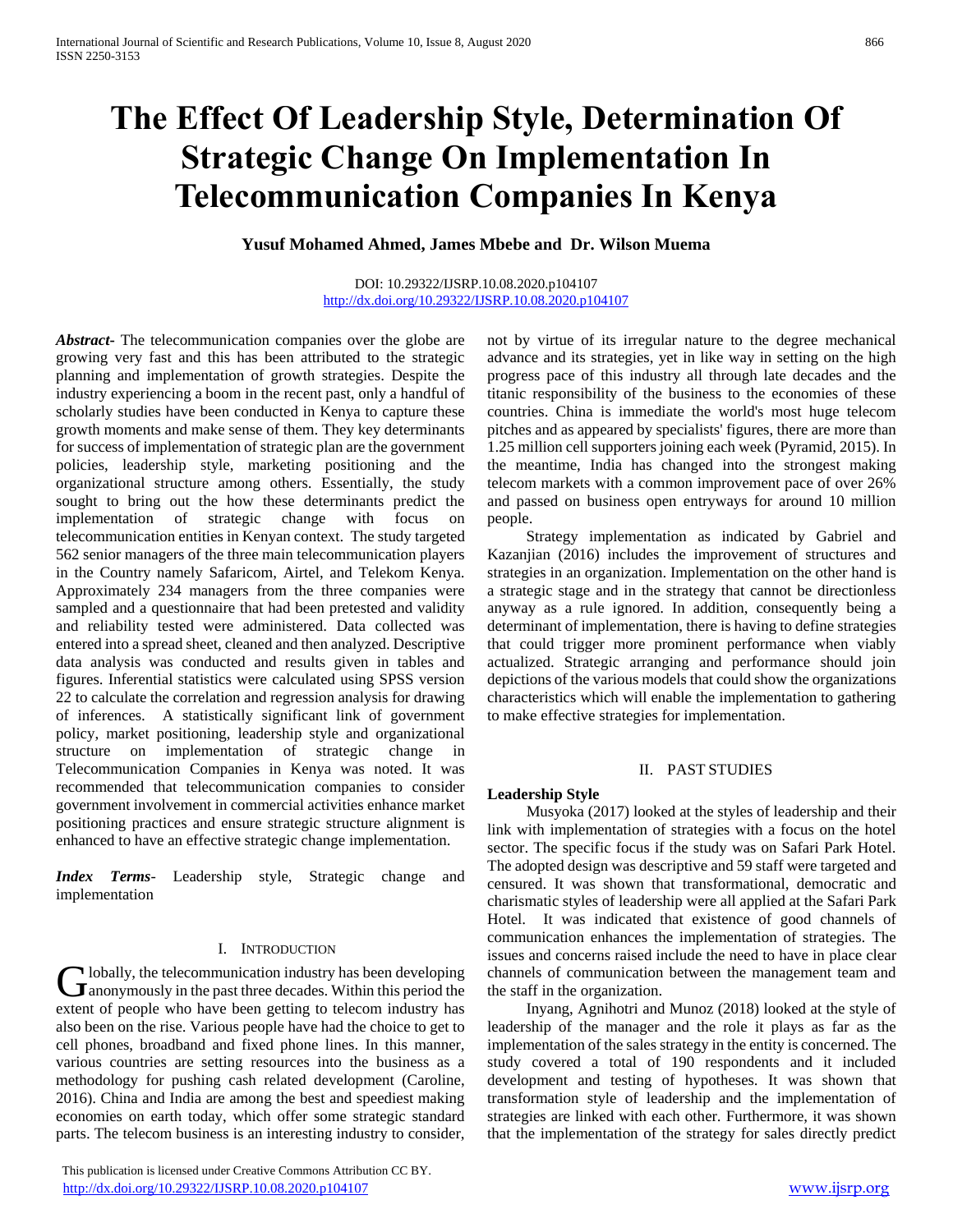performance of sales. The implications that were raised from the inquiry included the fact that the sales managers are required to ensure that their style of leadership has been adapted on the competitive environment which they carry out their operations.

Tawse (2018) did an inquiry into the style of leadership where the subjects are involved to participate in the activities and how this boosts the need to ensure that strategies have been actualized. Besides actualization of the strategies formulated as one of the variables. The other variable was the ability of the firm to perform. The context of the inquiry was in United States of America. Among the constructs that were considered by the inquiry include the structure of the entity, the degree of involvement and the success in actualization of the strategies formulated. It was shared that having a culture where participants are involved in the activities of the actualization of the strategies boosts the degree of success.

 Koech and Namusunge (2012) did an inquiry into the styles of leadership and their link with the ability of the firm to perform. The key area of concern in the inquiry was on corporations in the public domain covering the county of Mombasa. The constructs adopted in the inquiry included transformation and autocratic style of leadership. It was shown that free reign and the ability of the firm to perform are not linked with each other in significant terms. Anita, Wachira and Mwendas (2015) concentrated on the smaller firms with operations in Nairobi and looked at the style of a leader and its link with the ability of the firm to implement its strategic plan. The design used was descriptive. In total, 354 entities were covered by the inquiry. The key constructs of the style of leadership examined by the investigation include the ability to supervise, responsibility of the manager to the activities of the entity and the ability to exercise discipline. A positive link was noted between autocratic style of leadership and the ability of the firm to implement strategies. In agreement with these views, Murigi (2013) did an inquiry into autocratic style of leadership and the role it plays in ability of the entity to perform. It was shared that autocratic style of leadership covers the ability to exercise discipline, supervise and command. Thus, the key emphasis of the leader with autocratic attributes is to ensure that the key tasks in the entity have been completed as planned.

 Ngetich and Maina (2014) did an inquiry into the style of leadership and the link with implementation of strategies. The key styles of leadership that were covered in the inquiry include participative, autocratic, free reign and democratic styles. In total, 320 staff targeted from senior positions was targeted in the inquiry. The focus of the inquiry was on KRA and it was shown that autocratic leadership Style has positive relationship on strategy implementation at KRA.

 Allameh (2015) did an undertaking on the styles of leading and the actualization of the strategies in the Iranian context. It was shared that the style of leading adopted in the entity goes a long way to ensuring that the strategies formulated have been actualized. Ghamrawi (2013) undertook to bring out the link between the style of leadership and the ability to actualize ICRT activities in the learning institutional context. It was noted that an entity having managers who are autocratic will have its strategies adversely affected at the actualization phase.

 Awino (2017) did an inquiry into identified variables and their link with the ability of the body corporate to perform. The scope of the inquiry was on relatively larger manufacturing

entities in Kenyan context. The adopted design was descriptive also including the use of surveys. These were meant to bring out the link between variables. Views were gathered as supported by first hand as well as auxiliary sources. It was found out that it is only good leadership which can ensure effective implementation of strategies. Awino (2017) further urged that the top management led by the CEO, must commit everything for strategy implementation to be a success, and this includes involving all members from staff.

 Ndunge (2014) studied the job of a leaders with strategic considerations and change at the Kenya Wildlife Service. The study used a graphic research plan and essential data was gathered utilizing a semi-organized survey. The study found that strategic leadership affected implementation of progress the board rehearses at the Kenya Wildlife Service. It is of importance for the leaders in the entity to ensure that various resources have been availed and that the vision of the entity has been shared to all other the staff. At the same time, the leaders should be dedicated to the need to actualize the strategies while buying all the new issues that are so diverse. The direct link between actualization of the change in the strategic dimension and the style of the leader is also supported by Bhargara (2013) who noted that when the management of the firm is effective, the change initiatives from a strategic angle are also strengthened.

 Murigi (2013) was keen to bring out the leadership traits of the school head and how they predict the ability of learners to perform. The scope and focus of the inquiry was on Muranga. The key emphasis of the inquiry was on autocratic style of leadership with its measures covering the ability to supervise, direct, arrange tasks and instill discipline. It was noted that that individual who lead autocratically largely place emphasis on their roles as managers (mean =4.9) and getting things done (mean=4.2). It was shown through the leadership of autocratic style; the staffs are motivated as the leader provides discipline to students. Surprisingly, this autocratic style of leadership was seen to have least link on performance of the learners.

 Michira and Anyieni (2018) focused on leadership and the role it plays as fat as the implementation of strategic plans is concerned. The specific reference of the study was on Mwalimu SACCO. The upper echelon provided anchorage to the inquiry and the adopted design was survey. Leveraging on information gathered from primary sources, it was noted that the style of the leader will directly boost the ability of the organization to implement the strategic plans. Among the styles of leadership noted to have been adopted in the firm include democratic, transactional and transformational. However, there were some managers who practiced autocratic style of leadership. From the above review, the findings portray that strategic leadership assume a significant job in predicting the degree which an entity actualizes the tactics. The sort of style of leading, correspondence approach and organizational assets profoundly shape the ability of the tactics to perform in an entity. Despite the fact that broad research has been done because of strategic leadership on approach implementation, restricted focus has been laid on telecommunication companies in the country. This study endeavors along these lines, to connect this hole by deciding the relationship between implementation of strategic change and performance of telecommunication companies in Kenya.

This publication is licensed under Creative Commons Attribution CC BY. <http://dx.doi.org/10.29322/IJSRP.10.08.2020.p104107> [www.ijsrp.org](http://ijsrp.org/)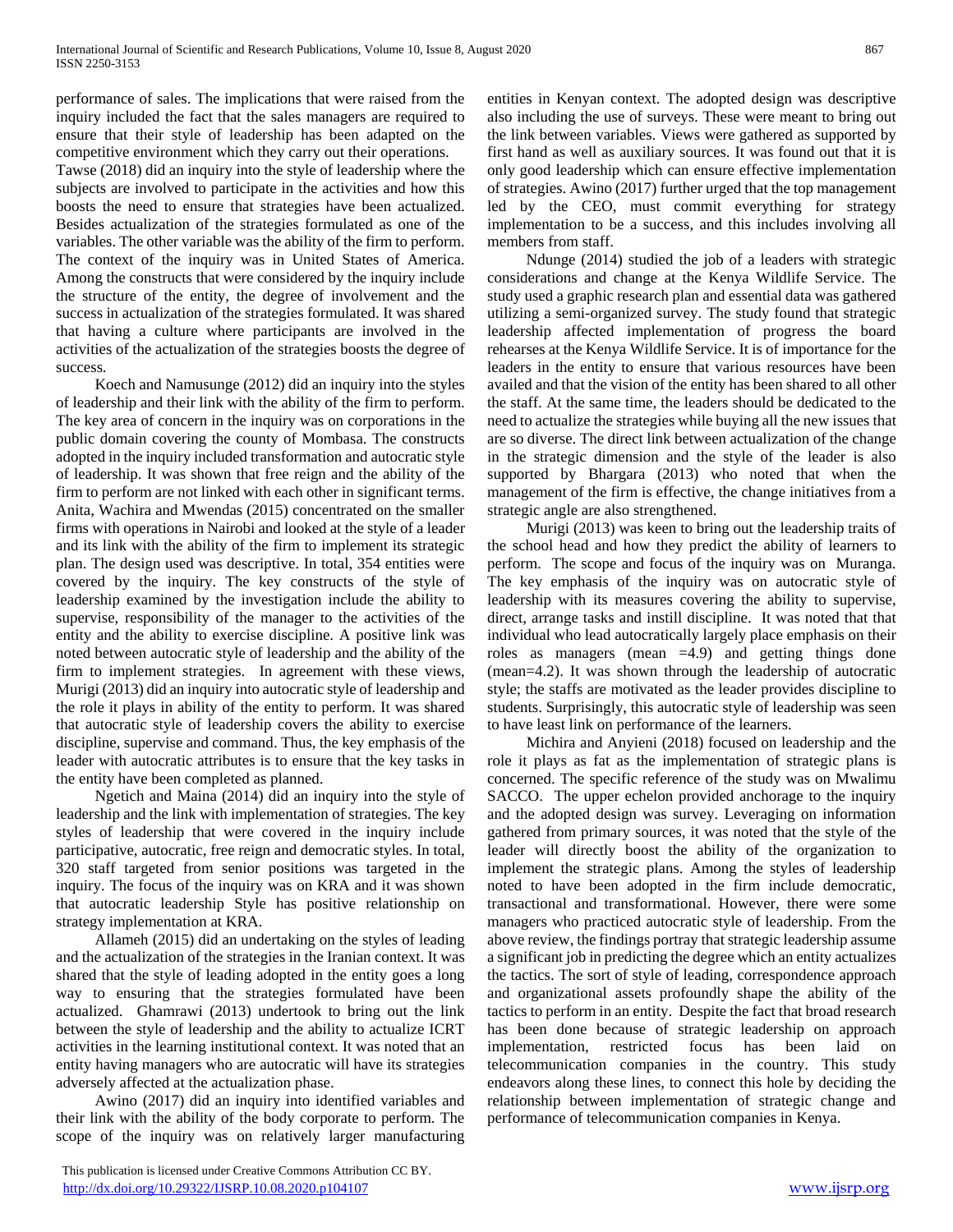## III. METHODOLOGY

## **A Research Design**

 The adopted design in this inquiry was descriptive. It was through this design that it was possible for the inquiry to provide a summary of information on the respondents. Through this descriptive design, it is possible for an investigation to provide a narration on the way things are in their present state

# **B Target Population**

 Target population describes the items and events that form the basis for generalization of the evidence sought in the inquiry (Burns, 2010). The researcher should strive to find out a possible element about the study population which includes age, gender and classes of the population. The inquiry targeted 562 senior managers in the three telecommunication companies in Kenya as shown in table 3.1 where the study was based at the Safaricom, Airtel and Telkom Company.

#### **Table 3.1: Target Population**

| Company       | <b>Population</b> |  |
|---------------|-------------------|--|
| Safaricom Ltd | 386               |  |
| Airtel        | 73                |  |
| Telecom       | 103               |  |
| <b>Total</b>  | 562               |  |

Source: HR depts in Safaricom, Airtel and Telecom, (2019)

#### **C Sample and Sampling Technique**

 The sampling was done using the stratified random sampling design. The stratified method was used in this study because the population had several managerial levels which were used as strata. Random sampling was then used to select a sufficient number of subjects from each stratum by picking the respondents randomly.

 A total population of 562 management staff at Safaricom, Airtel and Telkom Company was used. Yamane (1967:886) came up with a sample size selection formula which was used in this study. n=desired sample, N=accessible population size, e=desired level of precision (0.05).

 $n=N/1+N$  (e)  $2$  $n=562/1+562(0.05)^2$  $n=562/1+562(0.0025)$ n=562/1+1.405 n=562/2.405 n= 234

**D Data Collection Instruments**

 The views in response to the research questions in this investigation were gathered from first hand sources. In essence, the questionnaires were adopted. Most of the items on the tools required fixed responses from the participants in the inquiry. This was meant to give easier time to the team charged with processing these views into meaningful insights (Mugenda &Mugenda, 2012). There were different sections that were included in the tool of gathering the opinions of the participants. In first area, the key details of the participants were capture while the other areas covered information on the study objectives. Some of the items on the questionnaire was rated on a Likert system. This was meant to ease the entire process of analysis of the views of the respondents.

 In administering the tools to the participants, efforts were made to ensure that each of them has been given adequate time to ponder about the items raised. This meant administering the items and then picking them at a later date. The details of the participants were captured and follows ups were made to ensure each of the item had been filled. This also gave the researcher ample time to respond to any concerns being faced by the participants in the inquiry as they capture their views on the tools.

### IV. RESULTS AND DISCUSSION

## **A Demographic information**

 The study findings show that female respondents were 29.29 % while the male respondents were 60.71% of the 168 respondents who participated in the study. It shows that there are more males than females in the three management levels in telecommunication companies in Kenya. The findings show that the age of 30-34 years constituted 45.5 % of the participants in the inquiry. Those in the age of bracket 35-39 years were 25.6% while below 30 years were 12.5 %. Those in age bracket between 40 and 44 years were 8.90%. The findings imply that majority of managers in the three management levels are above 35years of age.

### **B Descriptive Analysis**

 The descriptive processing of the views of the participants on the independent variables (government policy, market positioning, leadership style and organizational structure) and dependent variable (strategic change implementation) of the study are documented in this section.

### **Leadership Style and Strategic Change Implementation**

 Leadership style was one of the study variables and Table 4.10 reports the descriptive statistics.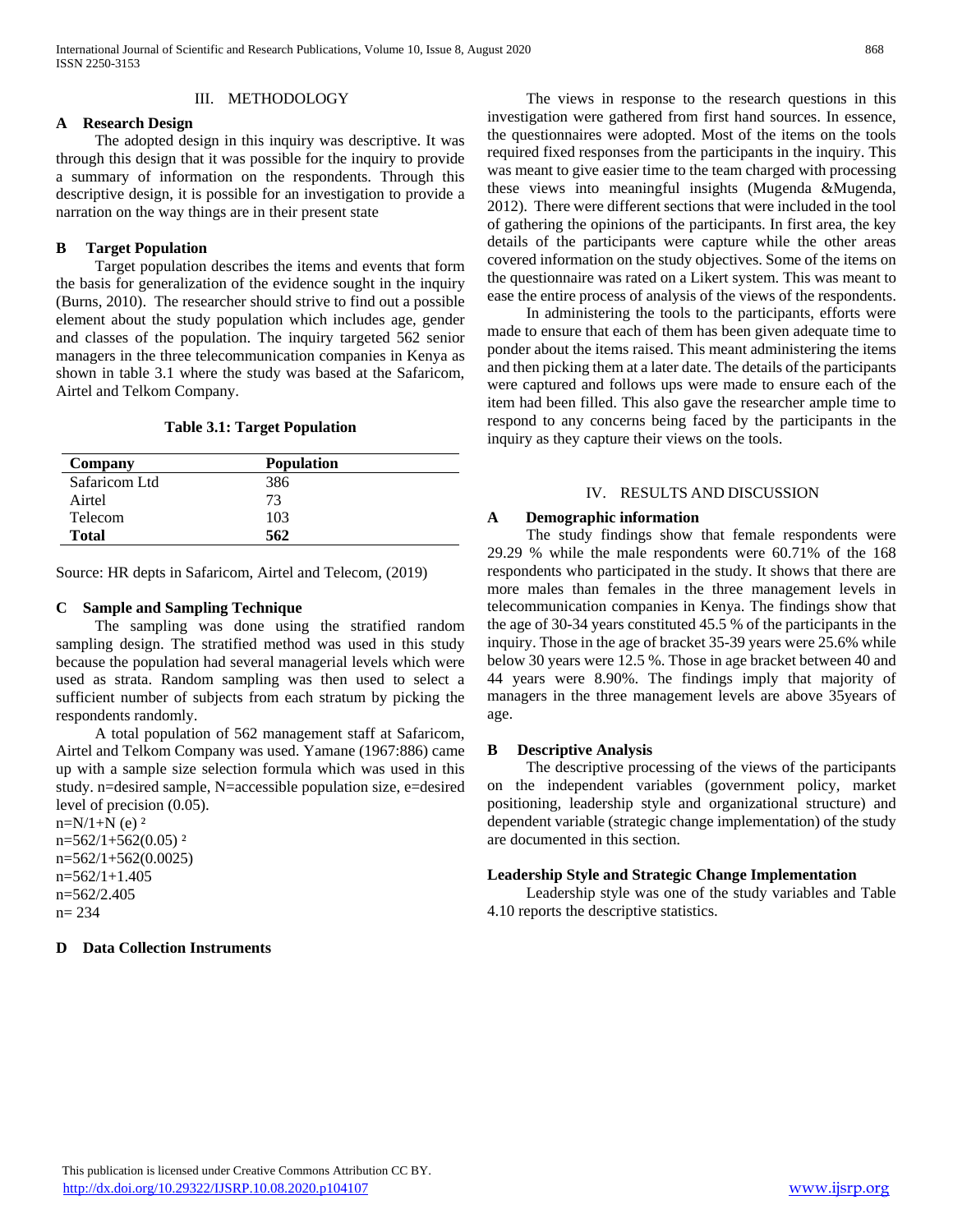|                                             | 5    | 4    | 3             | 2             | ı             |
|---------------------------------------------|------|------|---------------|---------------|---------------|
|                                             | $\%$ |      | $\frac{9}{6}$ | $\frac{0}{0}$ | $\frac{0}{0}$ |
| Level in the company in which               | 37.4 | 39.3 | 12.5          | 6.3           | 4.5           |
| management and control of the               |      |      |               |               |               |
| strategic change implementation             |      |      |               |               |               |
| process occur                               |      |      |               |               |               |
| of<br>involvement by $32.7$ 42.3<br>Level   |      |      | 7.2           | 12.6          | 5.2           |
| people/departments are in guiding the       |      |      |               |               |               |
| strategic change implementation             |      |      |               |               |               |
| process                                     |      |      |               |               |               |
| Management regularly updates 31.6 37.8      |      |      | 16.4          | 9.3           | 4.9           |
| employees about the plans and               |      |      |               |               |               |
| toward the<br>change<br>progress            |      |      |               |               |               |
| implementation.                             |      |      |               |               |               |
| Leadership style which led to the most 30.9 |      | 39.3 | 8.9           | 14.2          | 6.7           |
| effective implementation of strategic       |      |      |               |               |               |
| change in your company                      |      |      |               |               |               |

**Table 1 : Influence of leadership style on strategic Change implementation**

Source: Research Data (2020)

 In regard to the level in the company in which management and control of the strategic change implementation process occurs respondent were asked to indicate their responses using nominal codes of 1-5 where ;5= top level,  $4=$  Middle Level,  $3=$  Functional Level,  $2=O$  thers and  $1=$  Impossible to tell. 37.4% of the respondents indicated top level, 39.3% middle level, 12.5% functional level, 6.3% other levels and 4.5% indicated it was impossible to tell which level the telecommunication company strategic implementation process occurred. Respondents were asked state whether the management regularly updated employees about the plans as well as progress made towards realization of change in strategic view in the telecommunication company, 31.6% of the participants in the inquiry were in strong agreement, 37.8% agreed, 16.4% indicated neutral, 9.3% disagreed and 4.9 strongly disagreed. In regard to the leadership style which enhanced the effectiveness of implementing change from a strategic point, respondents were asked to indicated with nominal codes 1-5 where 5= Authoritarian, 4= Democratic, 3=Laissez Faire, 2= Bureaucratic and 1= Neurocratic. 30.9% of the respondents indicated authoritative, 39, 3% democratic, 8.9% laissez faire, 14.2% bureaucratic and 6.7% indicated neurocratic leader

#### V. CONCLUSIONS

#### **Leadership style and strategic change implementation**

 The investigation was keen to bring out the underlying link between the style of leading and the need to ensure that change

 This publication is licensed under Creative Commons Attribution CC BY. <http://dx.doi.org/10.29322/IJSRP.10.08.2020.p104107> [www.ijsrp.org](http://ijsrp.org/)

from strategic point of concern has been actualized in an entity. The area of emphasis of the investigation was entities carrying out activities in the telecommunication segment of the Kenya. It was shown one of the adopted styles of leadership was democratic b and it was characterized by high level of communication. The major finding on leadership styles was that a democratic leader is one who is able to communicate well and this is among the style of leadership that are highly desired. Middle level employees' ability to engage in decision making process was fundamental to such leadership in telecommunication companies having a significant influence in the implementation of strategic change. It is important to ensure that the senior managers have been involved in the implementation of strategic issues in the entity. This will give the senior managers an opportunity to collaborate and work together with other staff for the sake of attainment of the key goals of the entity. Bhargara (2013) noted that well-functioning managerial units ensure that their strategic considerations have been strengthened while enriching the tasks and activities of other staff in the entity. It can therefore be shown that the structure of the entity is among the determinants when the firm is striving to implement change in the strategic dimension.

#### **REFERENCES**

[1] Awino, Z.B. (2017). The effect of selected variables on corporate performance: A survey of supply chain management in large private manufacturing firms in Kenya, Published Thesis, University of Nairobi